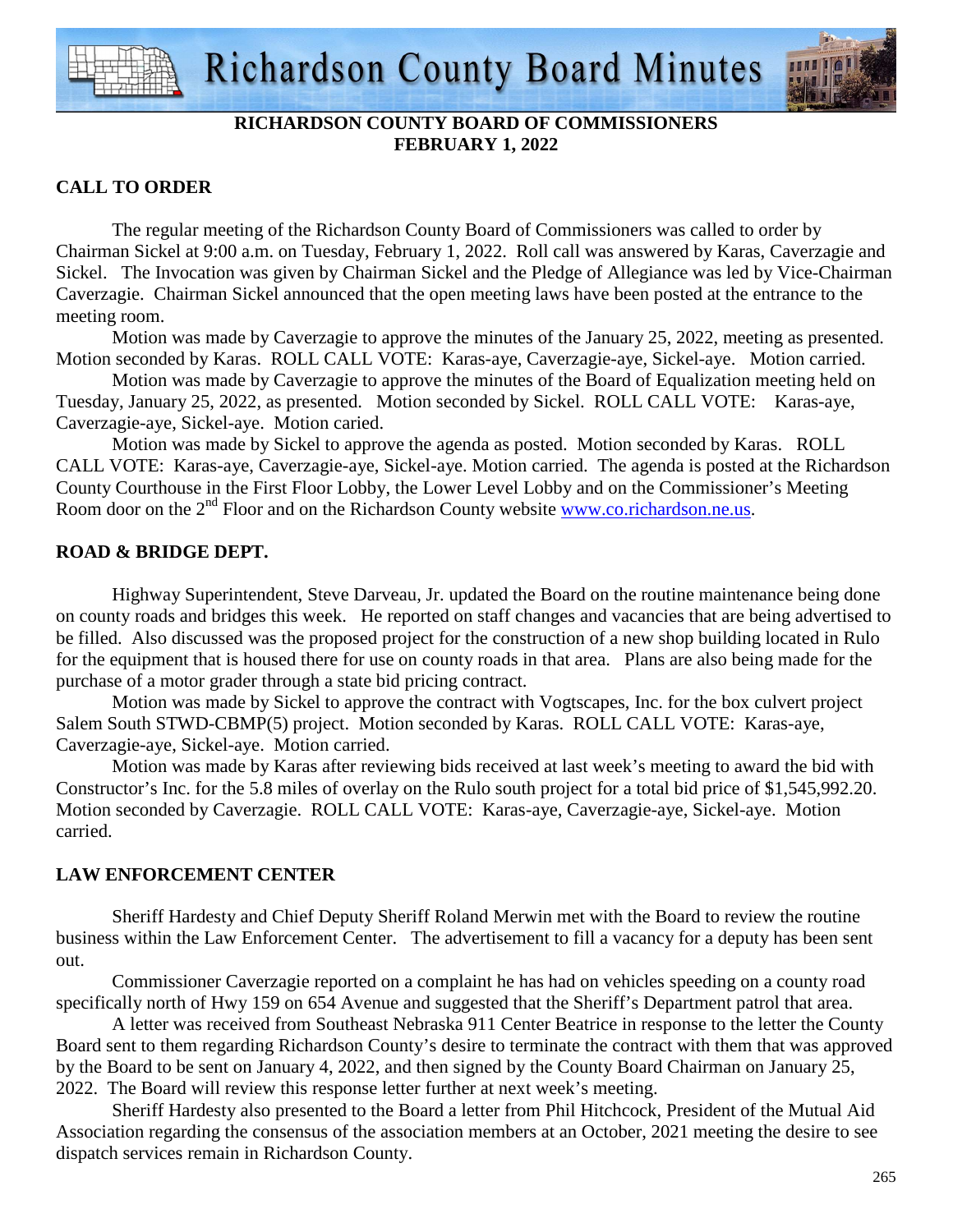

# **COURTHOUSE RETAINING WALL**

 At 10:00 a.m. Chairman Sickel presented the proof of publication for the opening of sealed bids for the restoration of the retaining wall around the Courthouse east, south and west sides. One bid was received from Brandon Schawang for \$145,000.00.

Motion was made by Caverzagie to award the bid to Brandon Schawang with the project to begin in April and to be completed in July of 2022. Motion seconded by Sickel. ROLL CALL VOTE: Karas-aye, Caverzagie-aye, Sickel-aye. Motion carried. February 1, 2022

## **COUNTY TREASURER**

 Motion was made by Sickel to approve the request of County Treasurer, Amanda Bartek-Ramsey to withdraw a pledge security receipt #36179MP53 from Great Western Bank. Motion seconded by Caverzagie. ROLL CALL VOTE: Karas-aye, Caverzagie-aye, Sickel-aye. Motion carried.

## **ARPA FUNDS**

 The Board held a teleconference with Austin Duerfeldt, ARPA Funds Administrator via a teleconference to review the process for the grant applications to be received requesting ARPA funds that have been received by the County. The Board agreed that a deadline should be established and decided that March 1, 2022, will be the deadline to submit grant applications. After applications are received, they will go through a review process with ARPA Administrator, Mr. Duerfeldt and then presented to the County Board for their review process which will include an allocated time period for public comment during a regular meeting of the County Board. After this process should funds still be available, another grant application process will be established.

## **CORRESPONDENCE/OTHER**

## **Monthly Operating Statement**

The Board reviewed the January, 2022 monthly operating statement.

## **CLAIMS**

Motion was made by Sickel to allow the payment of all claims that were submitted today. Motion seconded by Karas. ROLL CALL VOTE: Karas-aye, Caverzagie-aye, Sickel-aye. Motion carried.

> *(The claims listed below are available for public inspection at the office of the County Clerk during regular business hours.)*

#### **GENERAL FUND**

| Ankrom, Jami, reimb              | 387.82  |
|----------------------------------|---------|
| City of Humboldt, rent           | 9000.00 |
| Clerk of the District Court, fee | 865.00  |
| CMC, serv                        | 1830.00 |
| CVSOAN, fees                     | 120.00  |
| DAS State Accounting, serv       | 289.00  |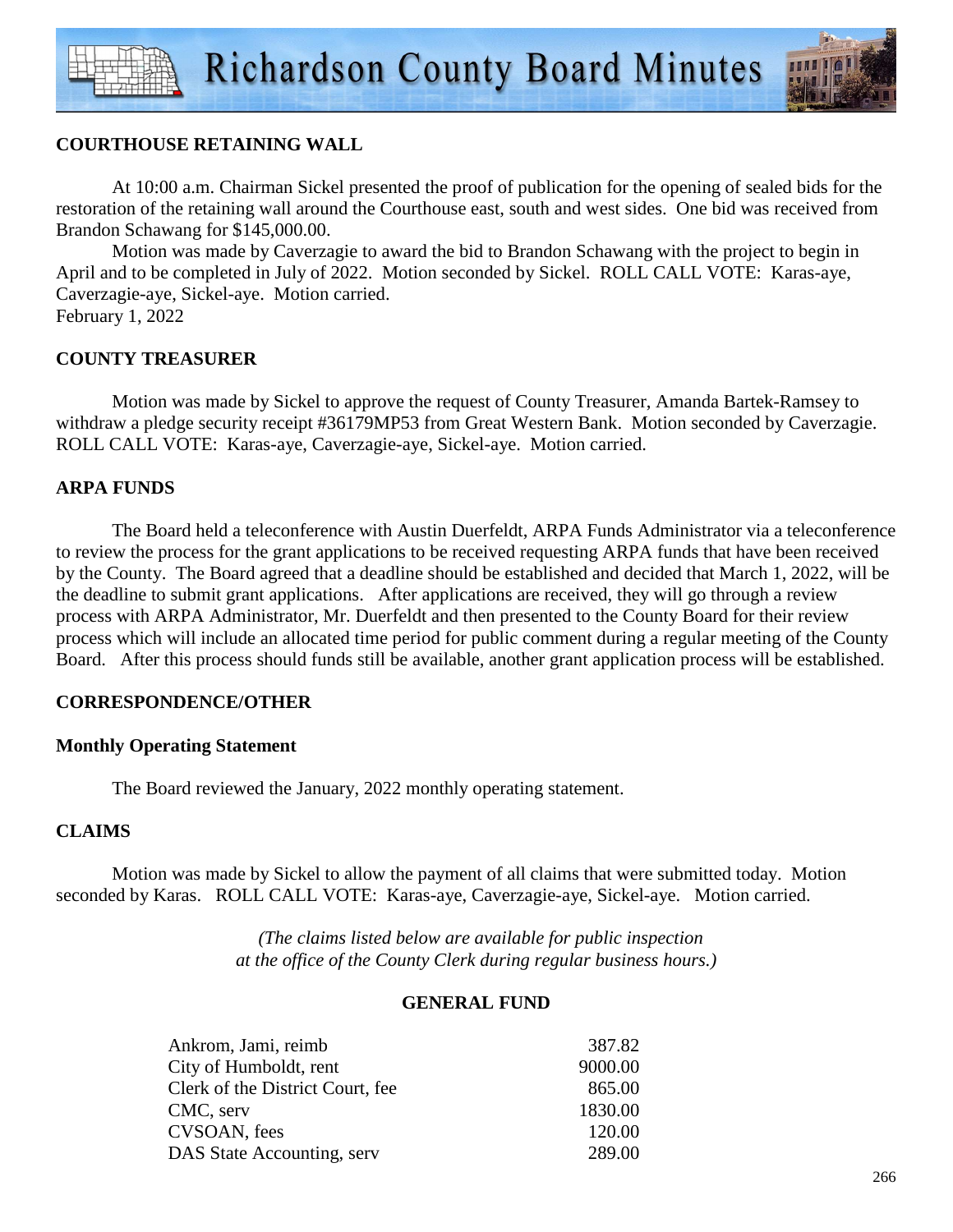# Richardson County Board Minutes



| Dollar General, supp                       | 97.15   |
|--------------------------------------------|---------|
| Dorr & Clark Funeral Home, serv            | 425.00  |
| Eakes Office Solutions, supp.              | 32.96   |
| East Richardson Rural Water Dist. #2, serv | 264.68  |
| Ed Roehr Safety Products, supp             | 1113.50 |
| Farm & City Supply, supp                   | 4738.13 |
| Humboldt Standard, adv                     | 171.68  |
| Jim Hill's, supp                           | 35.49   |
| Jones Air Conditioning, serv               | 144.38  |
| Kawre's, supp                              | 53.00   |
| Leafty, Susan, reimb                       | 51.65   |
| Mid-States Organized Crime Info, dues      | 100.00  |
| Miller Farrell Ins. Ag, ins                | 480.00  |
| MIPS, serv                                 | 2976.55 |
| NE Assoc. of County Clerk, dues            | 75.00   |
| Office Depot, supp                         | 439.66  |
| OneNeck IT Solution, serv                  | 343.84  |
| Postmaster, supp.                          | 290.00  |
|                                            |         |

February 1, 2022 CLAIMS (Cont.)

# GENERAL FUND (Cont.)

| Ractliffe, Zachary, reimb                 | 21.68       |
|-------------------------------------------|-------------|
| Richardson County Clerk Petty Cash, reimb | 98.10       |
| Sapp Bros., fuel                          | 555.45      |
| Security Equipment, serv                  | 239.70      |
| SumnerOne, serv                           | 38.00       |
| TK Elevator, serv                         | 376.89      |
| Verizon, serv                             | 392.19      |
| Wolfe's, supp                             | 150.19      |
| <b>TOTAL GENERAL FUND</b>                 | \$26,196.69 |

#### **ROAD & BRIDGE FUND**

| Culligan, serv                      | 35.00       |
|-------------------------------------|-------------|
| Grainger, supp                      | 75.32       |
| Helena, supp                        | 1078.00     |
| Horsepower Genie, serv              | 85.00       |
| Miller Farrell Ins. Ag, ins         | 1688.00     |
| OPPD, serv                          | 71.28       |
| O'Reilly Automotive, supp           | 134.55      |
| Quill, supp                         | 124.01      |
| Sapp Bros., fuel                    | 7915.44     |
| Unifirst, supp                      | 45.49       |
| <b>TOTAL ROAD &amp; BRIDGE FUND</b> | \$11,252.09 |

#### **REG OF DEEDS P&M FUND**